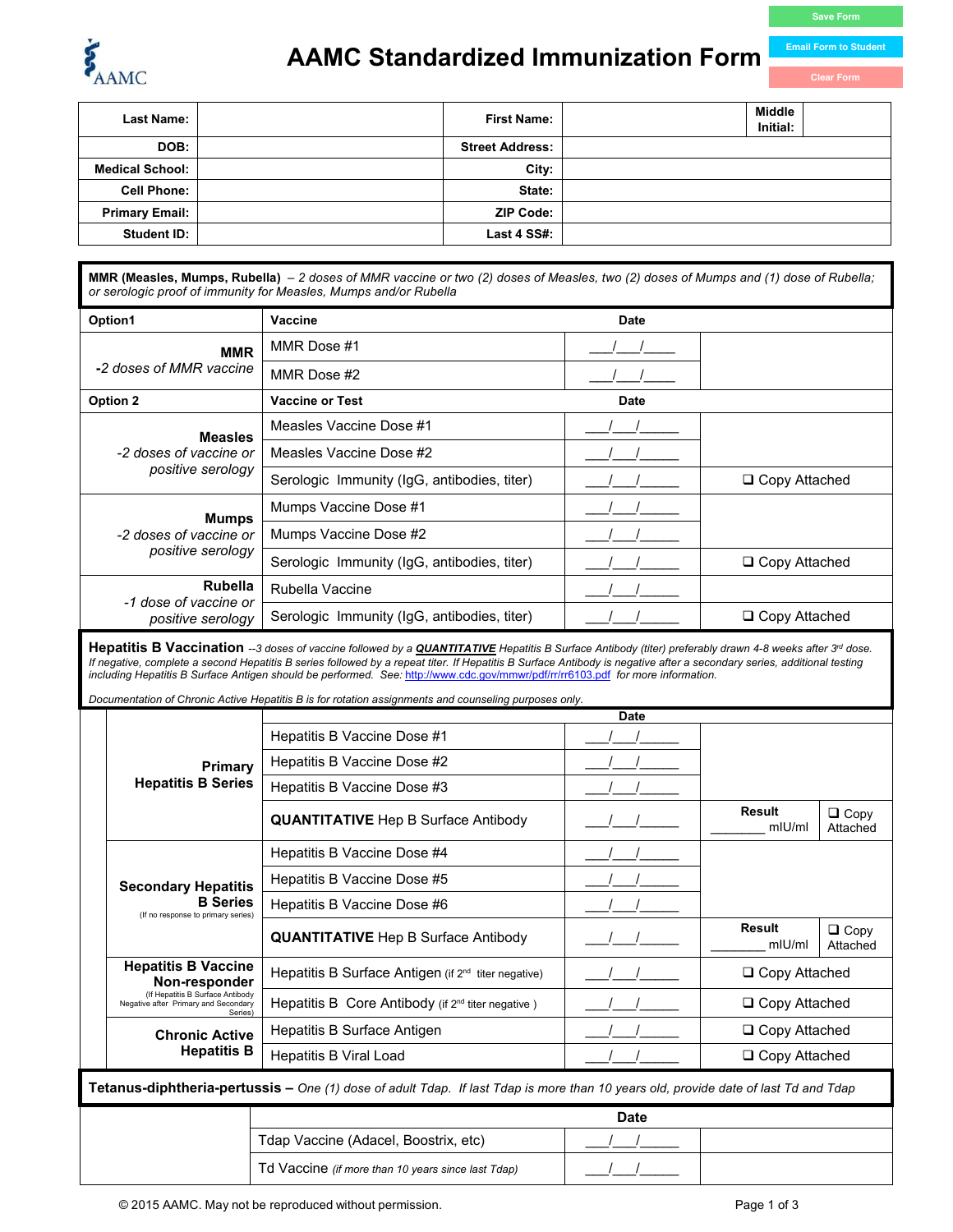

## **AAMC Standardized Immunization Form**

| Name:<br>(Last, First, Middle Initial)                                                                                                                         |                                                                                 |                                                                 |                    | Date of Birth:                      |                             |                                                                                                                                                                                                                                                      |
|----------------------------------------------------------------------------------------------------------------------------------------------------------------|---------------------------------------------------------------------------------|-----------------------------------------------------------------|--------------------|-------------------------------------|-----------------------------|------------------------------------------------------------------------------------------------------------------------------------------------------------------------------------------------------------------------------------------------------|
|                                                                                                                                                                |                                                                                 |                                                                 | (mm/dd/yyyy)       |                                     |                             |                                                                                                                                                                                                                                                      |
|                                                                                                                                                                | treatment below. You only need to complete ONE section.                         |                                                                 |                    |                                     |                             | TUBERCULOSIS SCREENING - Results of last (2) TSTs (PPDs) or (1) IGRA blood test are required regardless of prior BCG<br>status. If you have a history of a positive TST (PPD)>10mm or IGRA please supply information regarding any evaluation and/or |
| Skin test or IGRA results should not expire during proposed elective rotation dates<br>or<br>must be updated with the receiving institution prior to rotation. |                                                                                 |                                                                 |                    |                                     |                             |                                                                                                                                                                                                                                                      |
|                                                                                                                                                                |                                                                                 |                                                                 |                    | <b>Tuberculin Screening History</b> |                             |                                                                                                                                                                                                                                                      |
|                                                                                                                                                                | <b>Section A</b>                                                                |                                                                 | <b>Date Placed</b> | Date Read                           | Reading                     | Interpretation                                                                                                                                                                                                                                       |
|                                                                                                                                                                |                                                                                 | <b>TST#1</b>                                                    |                    |                                     | mm                          | OPos ONeg OEquiv                                                                                                                                                                                                                                     |
|                                                                                                                                                                |                                                                                 | TST #2                                                          |                    |                                     | mm                          | OPos ONeg OEquiv                                                                                                                                                                                                                                     |
|                                                                                                                                                                | <b>Negative Skin or</b><br><b>Blood Test</b><br><b>History</b>                  | TST#3                                                           | $\sqrt{1}$         |                                     | mm                          | OPos (DNeg (DEquiv                                                                                                                                                                                                                                   |
|                                                                                                                                                                |                                                                                 |                                                                 |                    | Date                                | <b>Result</b>               |                                                                                                                                                                                                                                                      |
|                                                                                                                                                                | Last two skin test<br>or IGRAs required                                         | <b>IGRA Blood Test</b><br>(Interferon gamma releasing assay)    |                    |                                     | DNegative<br>ndeterminate   | □ Copy Attached                                                                                                                                                                                                                                      |
| section only                                                                                                                                                   | Use additional<br>rows as needed                                                | <b>IGRA Blood Test</b><br>(Interferon gamma releasing assay)    |                    |                                     | DNegative<br>ndeterminate   | □ Copy Attached                                                                                                                                                                                                                                      |
|                                                                                                                                                                |                                                                                 | IGRA Blood Test<br>(Interferon gamma releasing assay)           |                    |                                     | □ Negative<br>Indeterminate | □ Copy Attached                                                                                                                                                                                                                                      |
| TB                                                                                                                                                             | <b>Section B</b>                                                                |                                                                 | <b>Date Placed</b> | Date Read                           | Reading                     | Interpretation                                                                                                                                                                                                                                       |
|                                                                                                                                                                |                                                                                 | Positive TST                                                    |                    |                                     | mm                          |                                                                                                                                                                                                                                                      |
|                                                                                                                                                                | <b>History of</b><br>Latent<br>Tuberculosis,<br><b>Positive Skin</b><br>Test or |                                                                 |                    | <b>Date</b>                         | Result                      |                                                                                                                                                                                                                                                      |
| complete one                                                                                                                                                   |                                                                                 | Positive IGRA Blood Test                                        |                    |                                     | IU.                         | □ Copy Attached                                                                                                                                                                                                                                      |
|                                                                                                                                                                |                                                                                 | Chest X-ray                                                     |                    |                                     | □ Copy Attached             |                                                                                                                                                                                                                                                      |
|                                                                                                                                                                | <b>Positive Blood</b>                                                           | Prophylactic Medications for latent TB taken?                   |                    |                                     |                             | O Yes O No                                                                                                                                                                                                                                           |
|                                                                                                                                                                | Test                                                                            | Total Duration of prophylaxis?                                  |                    |                                     |                             | Months                                                                                                                                                                                                                                               |
| Please                                                                                                                                                         |                                                                                 | Date of Last Annual TB Symptom Questionnaire<br>(if applicable) |                    |                                     | □ Copy Attached             |                                                                                                                                                                                                                                                      |
|                                                                                                                                                                | <b>Section C</b>                                                                |                                                                 |                    |                                     | <b>Date</b>                 |                                                                                                                                                                                                                                                      |
|                                                                                                                                                                |                                                                                 | Date of Diagnosis                                               |                    |                                     |                             |                                                                                                                                                                                                                                                      |
|                                                                                                                                                                | <b>History of Active</b><br><b>Tuberculosis</b>                                 | Date of Treatment Completed                                     |                    |                                     | □ Copy Attached             |                                                                                                                                                                                                                                                      |
|                                                                                                                                                                |                                                                                 | Date of Last Annual TB Symptom Questionnaire<br>(if applicable) |                    |                                     | □ Copy Attached             |                                                                                                                                                                                                                                                      |
|                                                                                                                                                                |                                                                                 | Date of Last Chest X-ray                                        |                    |                                     | □ Copy Attached             |                                                                                                                                                                                                                                                      |
| Varicella (Chicken Pox) -2 doses of vaccine or positive serology                                                                                               |                                                                                 |                                                                 |                    |                                     |                             |                                                                                                                                                                                                                                                      |
|                                                                                                                                                                |                                                                                 |                                                                 |                    |                                     | <b>Date</b>                 |                                                                                                                                                                                                                                                      |
| Varicella Vaccine #1                                                                                                                                           |                                                                                 |                                                                 |                    |                                     |                             |                                                                                                                                                                                                                                                      |
| Varicella Vaccine #2                                                                                                                                           |                                                                                 |                                                                 |                    |                                     |                             |                                                                                                                                                                                                                                                      |
| Serologic Immunity (IgG, antibodies, titer)                                                                                                                    |                                                                                 |                                                                 |                    |                                     | □ Copy Attached             |                                                                                                                                                                                                                                                      |